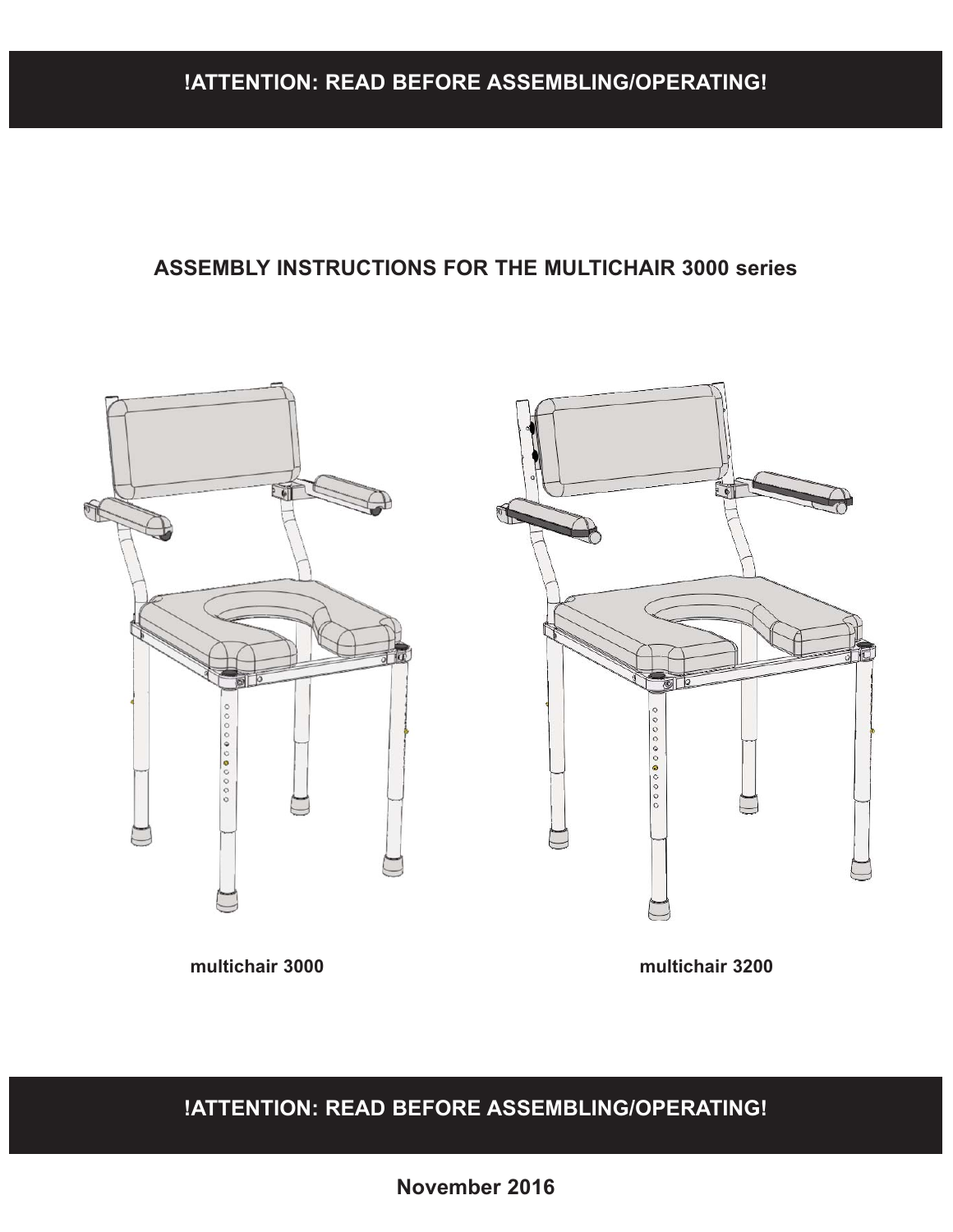### **!ATTENTION: PLEASE READ!**

Please see Page 4: LIMITED WARRANTY of these instructions. If the warranty is not acceptable, contact Nuprodx, Inc. for information about returning the chair for a refund (Restocking fees and shipping charges will be applied). This chair is designed and intended for indoor shower and bathroom use. It is not designed for outdoor use and will void the warranty if used in this fashion.





**multiCHAIR 3000**





**A** The multiCHAIR 3000 is shown in Figure 1 (multiCHAIR 3200 is similar)

**B** Unpack all parts from the shipping carton. Remove all tape and/or packing from the chair. Keep shipping materials for future use. Note the location of padding materials and sheet plastic which protects parts of your chair.

**C** Position the seat frame upside down and install the four legs. Note that the top of each leg has a machined portion approximately one inch wide. The top end of each leg should fit easily into the socket of the frame. Make sure that the legs slide "home" into the sockets. Use the included ¼" Allen wrench to tighten the bolts located at the corners of the frame. For ease of future leg height adjustment, position each leg in the socket so that the

#### **SAFETY PRECAUTION!**

If any of the legs are not fitted correctly into the socket of the seat frame or are not securely tightened there is an extreme risk of the legs dislodging completely from the chair. This could cause serious injury or even death!

adjustment holes face outward (Refer to Figure 2). **D** Turn the chair right side up and install the backrest assembly. Slide the two backposts into the back of the seat frame and tighten the two socket head cap screws using the  $\frac{1}{4}$ " Allen wrench. Also tighten the four button head capscrews that attach the back cushion to the back posts using the 5/32" Allen wrench (Refer to Figure 3 chair shown with optional A3 style arms).

#### **SAFETY PRECAUTION!**

Both backrest posts must be completely engaged with the seat frame and securely tightened. If they are not fitted correctly, there is a risk of the posts dislodging from the seat frame. This could cause serious injury or even death!



**Figure 3**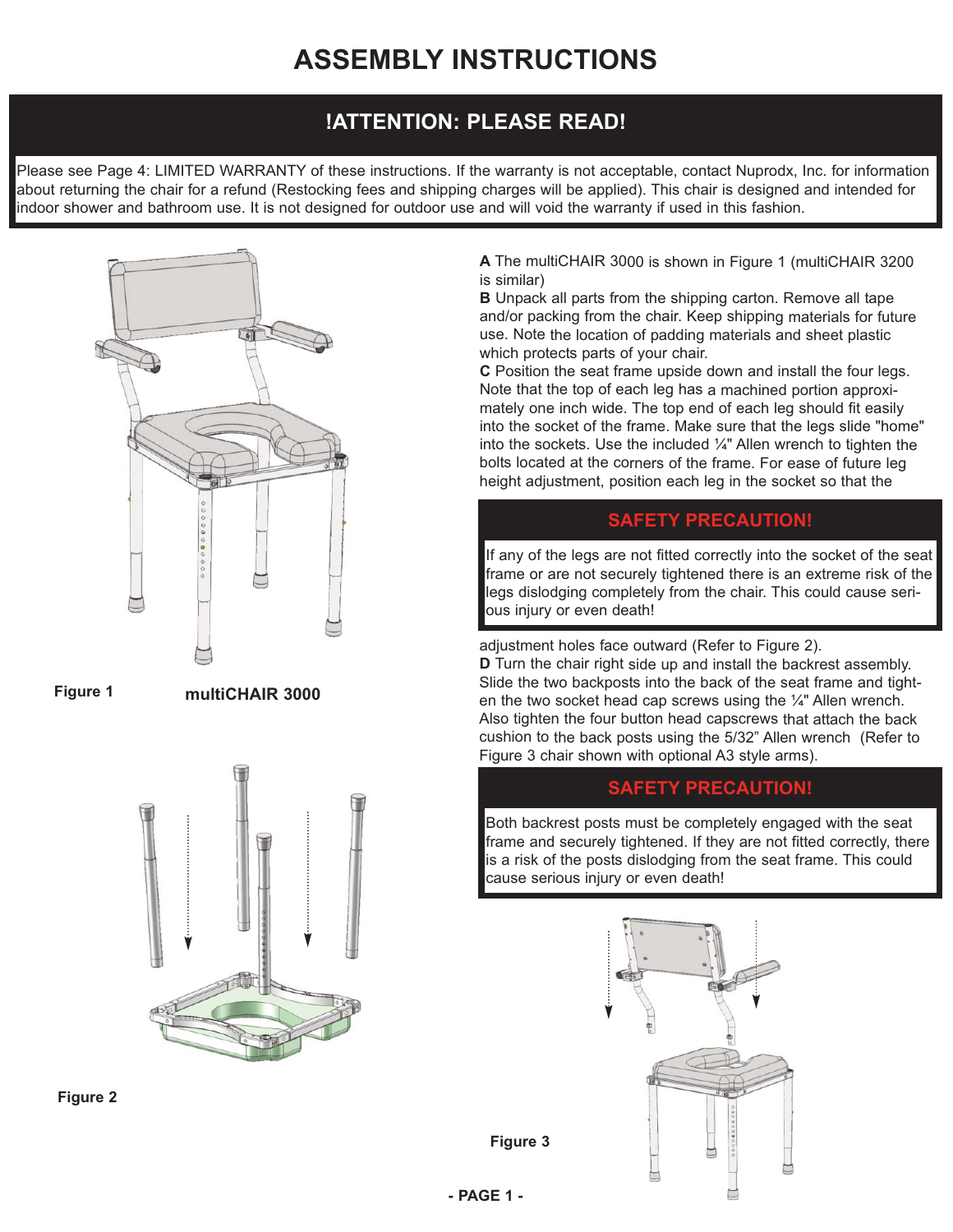

**Figure 4**

**E Cantilever Arms**: If desired, the cantilever arms can be removed from the backrest assembly for storage during traveling. This can be accomplished by unscrewing the socket head cap screws that attach the arms to the backrest posts using the 5/32" Allen wrench. Then remove the arm assemblies from the posts and re-insert the socket head cap screws into the arm assemblies, so they are not lost. (Refer to Figure 4)

#### **SAFETY PRECAUTION!**

The cantilever arms are not designed to support the entire body weight of the user. Using the arms as a support for transferring into the chair and/or putting extreme amounts of pressure on them could result in damaging the arms and is not recommended.

## **ADDITIONAL ASSEMBLY INSTRUCTIONS**



**Figure 5**



**Figure 6**



**A Optional Transfer Cushion**: If you've purchased the optional transfer cushion, please follow these simple steps to install it onto your multiCHAIR.

1) Insert the rubber adjusting feet into the aluminum blocks attached to the cushion (Refer to Figure 5).

2) Depending on which side of the multiCHAIR you need to transfer to, insert the stainless steel pin into the appropriate aluminum block and tighten using the 1/4" Allen wrench (Refer to Figure 5).

3) Insert the transfer cushion assembly into the appropriate

#### **SAFETY PRECAUTION!**

Failure to securely tighten the stainless steel pin into the transfer block could cause the entire transfer cushion assembly to dislodge from the multiCHAIR while in use. This could result in serious injury or even death!

side of the multiCHAIR by first slipping the end with the stainless steel pin into matching hole in the frame. Then lower down the assembly until the block engages around the black plastic ball attached to either side of the frame. Adjust the rubber adjusting feet accordingly to secure the transfer cushion onto the side of the tub wall (Refer to Figure 6).

**B Seat Cushion Orientation**: The standard seat cushion orientation is with the commode opening in the front of the

#### **SAFETY PRECAUTION!**

The transfer cushion assembly should only be used when properly seated on top of a bath tub wall. If seated incorrectly while transferring, the multiCHAIR could tip to one side causing the user to fall. This could result in serious injury or even death!

multiCHAIR. If desired, the commode opening can also be orientated left/right/rear. This can be accomplished by unscrewing the four button head cap screws that attach the cushion to the frame, orientating the commode opening to the desired location and then re-attaching the cushion to the frame with the four screws using the 5/32" Allen wrench (Refer to Figure 7).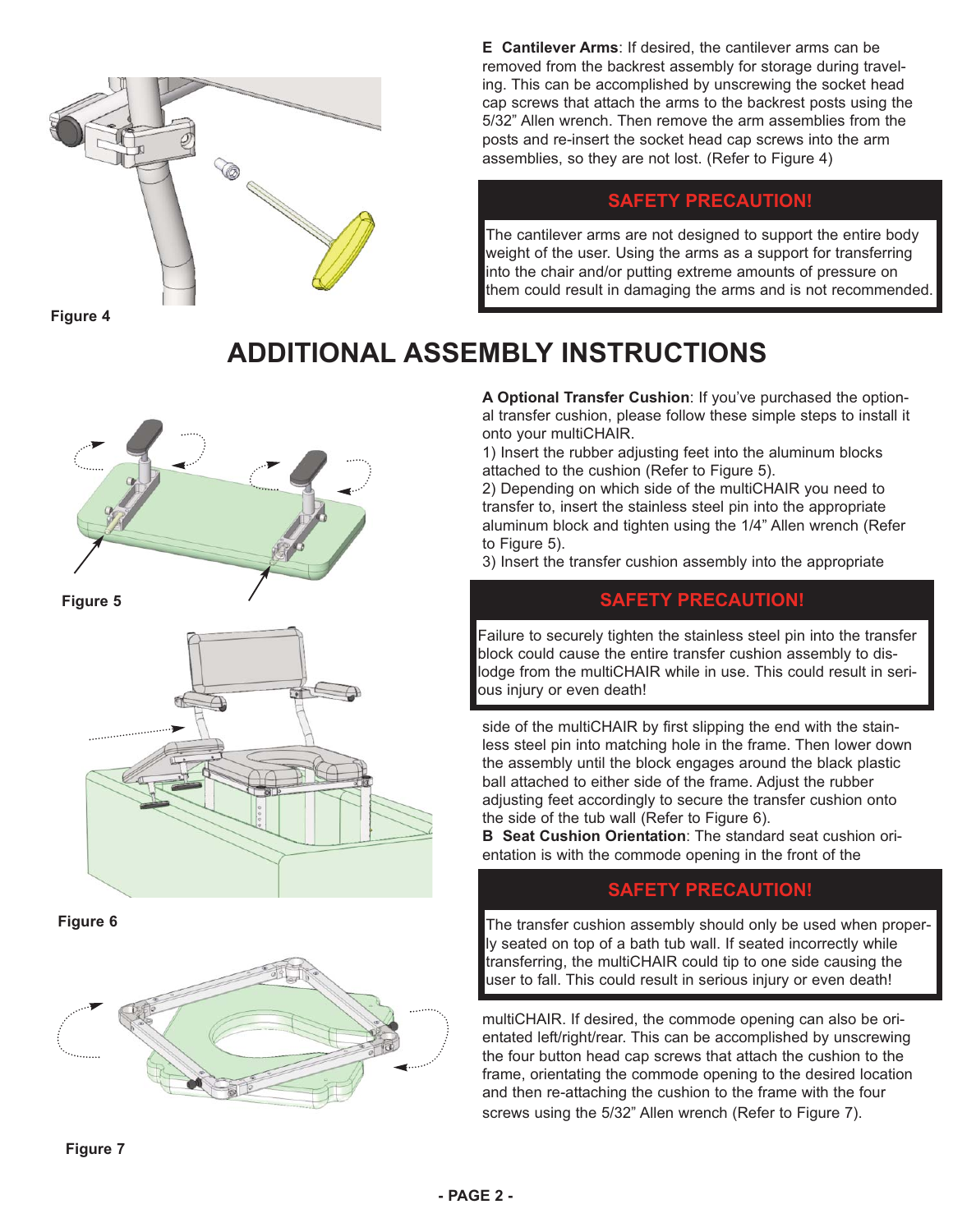## **OPERATING INSTRUCTIONS**



**A** Ensure all fasteners (bolts/washers) are securely tightened and all chair parts have been assembled correctly (Refer back to Assembly Instructions if needed. Contact Nuprodx, Inc. if unsure of anything).

**B Commode Chair: Position the multiCHAIR over the toilet, so** that the center of the commode opening is directly above the center of the toilet bowl. Adjust the height of the multiCHAIR accordingly by setting the position of the brass buttons on the four inner legs to the various adjustment holes on the outer legs (Refer to Figure 8).

#### **SAFETY PRECAUTION!**

Ensure that the height of each inner leg is set to make the multiCHAIR level. If this is not properly done, the multiCHAIR could tip to one side causing the user to fall. This could result in serious injury or even death!

**C Shower Chair**: Position the multCHAIR inside the bathtub/shower. Adjust the height of the multiCHAIR accordingly by setting the position of the brass buttons on the four inner legs to the various adjustment holes on the outer legs.

# **ADDITIONAL SAFETY PRECAUTIONS**

## **!ATTENTION: PLEASE READ!**

WARNING! Failure to account for the afformentioned and the following safety precautions can result in serious injury to the user or even death!



**A** Leg Height Adjustment: When making height adjustments to any of the legs, make sure that the brass buttons are fully engaged into the outer legs. If pushed too hard the button could become stuck inside the inner leg (Contact Nuprodx, Inc. if this occurs). Leg height adjustment should only be made before transferring the user into the chair (Refer to Figure 9).

**B** Crutch Tips: Before transferring into and out of the chair, all four crutch tips must be securely planted onto the floor. Failure to do so could cause the chair to become unstable.

**C** Fasteners: Over time the screws and washers on the chair may become loose. It is very important that these are checked and securely tightened before each use. Failure to do so could cause a part to dislodge from the chair (Refer to Figure 10).



 $\circ$